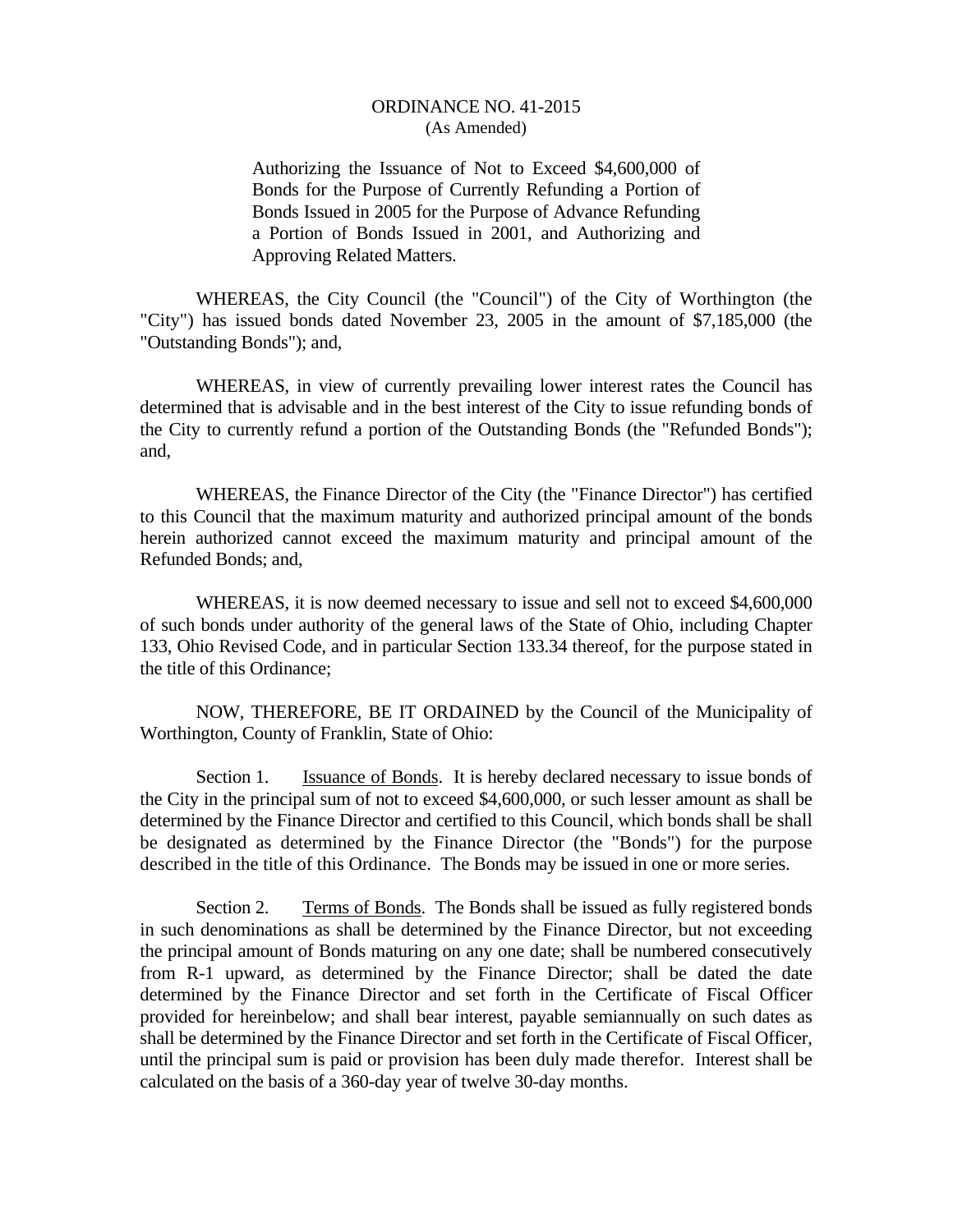Section 3. Certificate of Fiscal Officer. The Finance Director is hereby authorized and directed to execute on behalf of the City a Certificate of Fiscal Officer Relating to Terms of Bonds (the "Certificate of Fiscal Officer") setting forth the aggregate principal amount and the final terms of the Bonds, which aggregate principal amount and terms, subject to the limitations set forth in this Ordinance, shall be as determined by the Finance Director. The Certificate of Fiscal Officer shall indicate the dated date for the Bonds, the dates on which interest on the Bonds is to be paid (the "Interest Payment Date"), the purchase price for the Bonds (which shall be not less than 97% of the face value thereof), the maturity schedule for the Bonds (provided that the maximum maturity date of the Bonds shall not exceed the dates set forth hereinabove), the interest rates for the Bonds (provided that the true interest cost for all Bonds in the aggregate shall not exceed 4.00% per annum), the optional and mandatory redemption provisions, if any, and such other terms not inconsistent with this Ordinance as the Finance Director shall deem appropriate.

Section 4. Payment of Interest; Denominations. The Bonds shall be issued with interest payable semiannually on each Interest Payment Date until the principal sum is paid or provision has been duly made therefor as shall be set forth in the Certificate of Fiscal Officer.

Section 5. Redemption Provisions. The Bonds shall be subject to optional and mandatory redemption prior to stated maturity, as provided in the Certificate of Fiscal Officer. If optional redemption of the Bonds at a redemption price exceeding 100% is to take place on any date on which a mandatory redemption of the Bonds of the same maturity will take place, the Bonds to be redeemed by optional redemption shall be selected by the Bond Registrar (as defined hereinbelow) prior to the selection of the Bonds to be redeemed at par on the same date.

 When partial redemption is authorized, the Bond Registrar shall select Bonds or portions thereof by lot within a maturity in such manner as the Bond Registrar may determine, provided, however, that the portion of any Bond so selected will be in the amount of \$5,000 or any integral multiple thereof.

 The notice of the call for redemption of Bonds shall identify (i) by designation, letters, numbers or other distinguishing marks, the Bonds or portions thereof to be redeemed, (ii) the redemption price to be paid, (iii) the date fixed for redemption, and (iv) the place or places where the amounts due upon redemption are payable. From and after the specified redemption date interest on the Bonds (or portions thereof) called for redemption shall cease to accrue. Such notice shall be sent by first class mail at least 30 days prior to the redemption date to each registered holder of Bonds to be redeemed at the address shown in the Bond Register (as defined hereinbelow) on the 15th day preceding the date of mailing. Failure to receive such notice of any defect therein shall not affect the validity of the proceedings for the redemption of any Bond.

Section 6. Form and Execution of the Bonds. The Bonds shall express upon their faces the purpose for which they are issued and that they are issued pursuant to this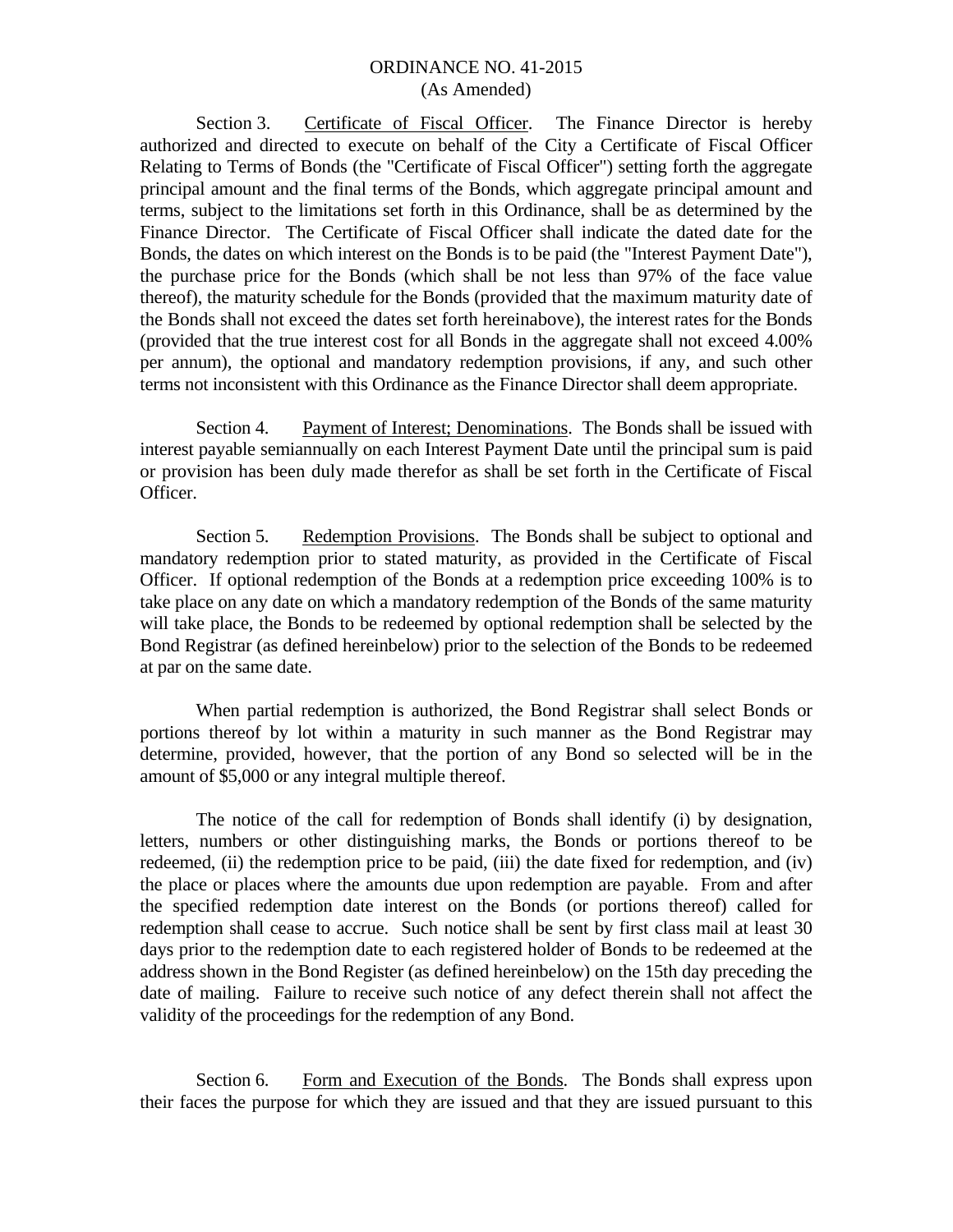Ordinance; and shall be executed by the Finance Director and the City Manager of the City, in their official capacities, provided that either or both of their signatures may be a facsimile. No Bond shall be valid or become obligatory for any purpose or shall be entitled to any security or benefit under this Ordinance unless and until a certificate of authentication, as printed on the Bond, is signed by the Bond Registrar as authenticating agent. Authentication by the Bond Registrar shall be conclusive evidence that the Bond so authenticated has been duly issued and delivered under this Ordinance and is entitled to the security and benefit of this Ordinance. The certificate of authentication may be signed by any officer or officers of the Bond Registrar or by such other person acting as an agent of the Bond Registrar as shall be approved by the Finance Director on behalf of the City. It shall not be necessary that the same authorized person sign the certificate of authentication on all of the Bonds.

Section 7. Payment of Bonds. The principal of and interest on the Bonds shall be payable in lawful money of the United States of America without deduction for the services of the Bond Registrar as paying agent. The principal of the Bonds shall be payable upon presentation and surrender of the Bonds at the principal office of the Bond Registrar. Each Bond shall bear interest from the later of the date thereof, or the most recent Interest Payment Date to which interest has been paid or duly provided for, unless the date of authentication of any Bond is less than 15 days prior to an Interest Payment Date, in which case interest shall accrue from such Interest Payment Date. Interest on any Bond shall be paid on each Interest Payment Date by check or draft mailed to the person in whose name the Bond is registered, at the close of business on the 15th day next preceding that Interest Payment Date (the "Record Date") (unless such date falls on a non-business day, in which case the Record Date shall be the preceding business day), on the Bond Register at the address appearing therein.

 Any interest on any Bond which is payable, but is not punctually paid or provided for, on any Interest Payment Date (herein called "Defaulted Interest") shall forthwith cease to be payable to the registered owner on the relevant Record Date by virtue of having been such owner and such Defaulted Interest shall be paid to the registered owner in whose name the Bond is registered at the close of business on a date (the "Special Record Date") to be fixed by the Bond Registrar, such Special Record Date to be not more than 15 nor less than 10 days prior to the date of proposed payment. The Bond Registrar shall cause notice of the proposed payment of such Defaulted Interest and the Special Record Date therefor to be mailed, first class postage prepaid, to each Bondholder, at such Bondholder's address as it appears in the Bond Register, not less than 10 days prior to such Special Record Date, and may, in its discretion, cause a similar notice to be published once in a newspaper in each place where Bonds are payable, but such publication shall not be a condition precedent to the establishment of such Special Record Date.

 Subject to the foregoing provisions of this Section, each Bond delivered by the Bond Registrar upon transfer of or in exchange for or in lieu of any other Bond shall carry the rights to interest accrued and unpaid, and to accrue, which were carried by such other Bond.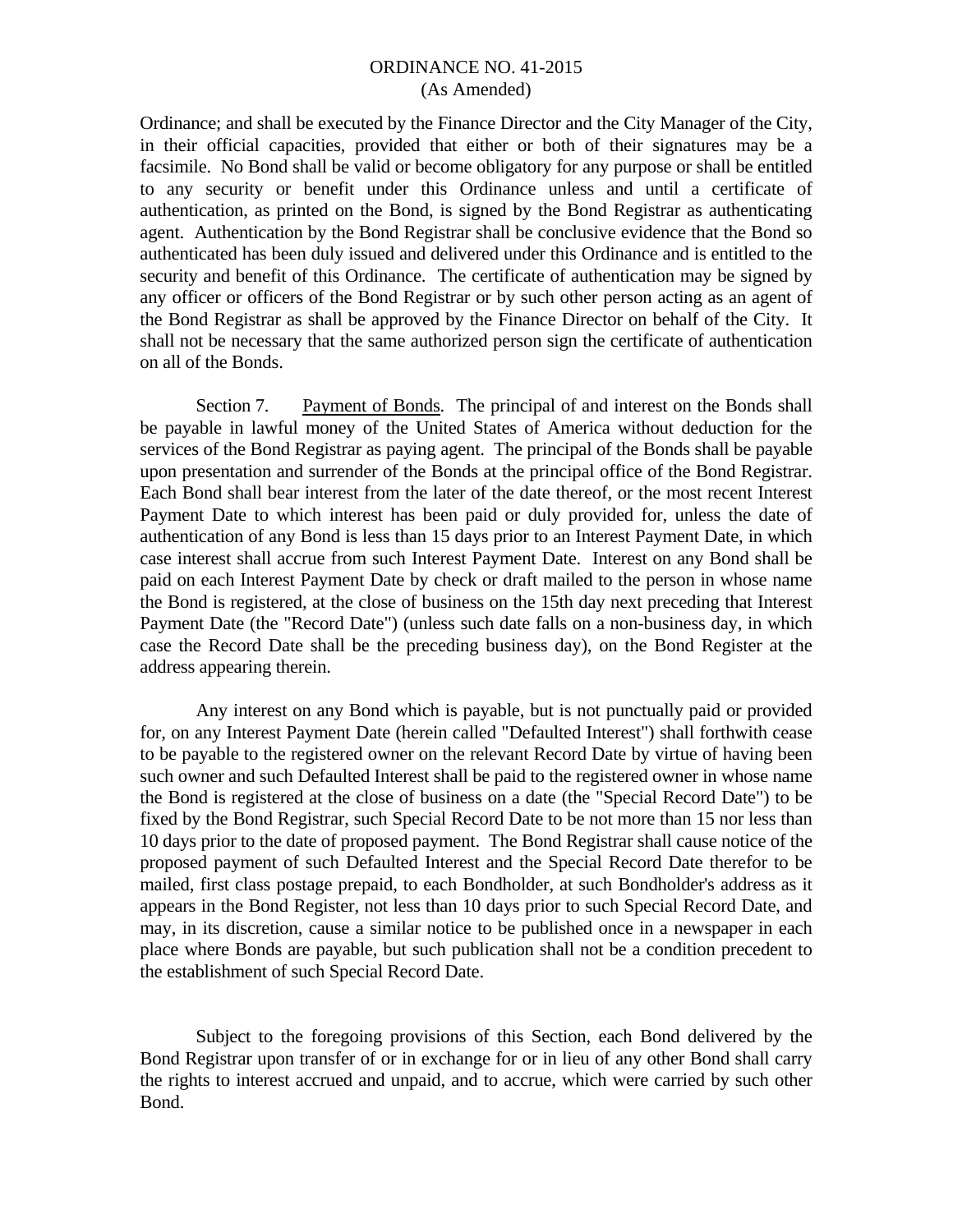Section 8. Appointment of Bond Registrar. The Finance Director is hereby authorized and directed to serve as authenticating agent, bond registrar, transfer agent, and paying agent for the Bonds (the "Bond Registrar"). So long as any of the Bonds remain outstanding, the City shall cause to be maintained and kept by the Bond Registrar, at the office of the Bond Registrar, all books and records necessary for the registration, exchange and transfer of Bonds as provided in this Section (the "Bond Register"). Subject to the provisions of hereinabove, the person in whose name any Bond shall be registered on the Bond Register shall be regarded as the absolute owner thereof for all purposes. Payment of or on account of the principal of and interest on any Bond shall be made only to or upon the order of that person. Neither the City nor the Bond Registrar shall be affected by any notice to the contrary, but the registration may be changed as herein provided. All payments shall be valid and effectual to satisfy and discharge the liability upon the Bonds, including the interest thereon, to the extent of the amount or amounts so paid.

 Any Bond, upon presentation and surrender at the office of the Bond Registrar, together with a request for exchange signed by the registered owner or by a person authorized by the owner to do so by a power of attorney in a form satisfactory to the Bond Registrar, may be exchanged for Bonds of the same form and of any authorized denomination or denominations equal in the aggregate to the unmatured principal amount of the Bonds surrendered, and bearing interest at the same rate and maturing on the same date.

 A Bond may be transferred only on the Bond Register upon presentation and surrender thereof at the office of the Bond Registrar, together with an assignment executed by the registered owner or by a person authorized by the owner to do so by a power of attorney in a form satisfactory to the Bond Registrar. Upon that transfer, the Bond Registrar shall complete, authenticate and deliver a new Bond or Bonds of any authorized denomination or denominations equal in the aggregate to the unmatured principal amount of the Bonds surrendered, and bearing interest at the same rate and maturing on the same date.

 The City and the Bond Registrar shall not be required to transfer or exchange (i) any Bond during a period beginning at the opening of business 15 days before the day of mailing of a notice of redemption of Bonds, and ending at the close of business on the day of such mailing, or (ii) any Bonds selected for redemption, in whole or in part, following the date of such mailing.

 In all cases in which Bonds are exchanged or transferred hereunder, the City shall cause to be executed and the Bond Registrar shall authenticate and deliver Bonds in accordance with the provisions of this Ordinance. The exchange or transfer shall be without charge to the owner; except that the City and Bond Registrar may make a charge sufficient to reimburse them for any tax or other governmental charge required to be paid with respect to the exchange or transfer. The City or the Bond Registrar may require that those charges, if any, be paid before it begins the procedure for the exchange or transfer of the Bonds. All Bonds issued upon any transfer or exchange shall be the valid obligations of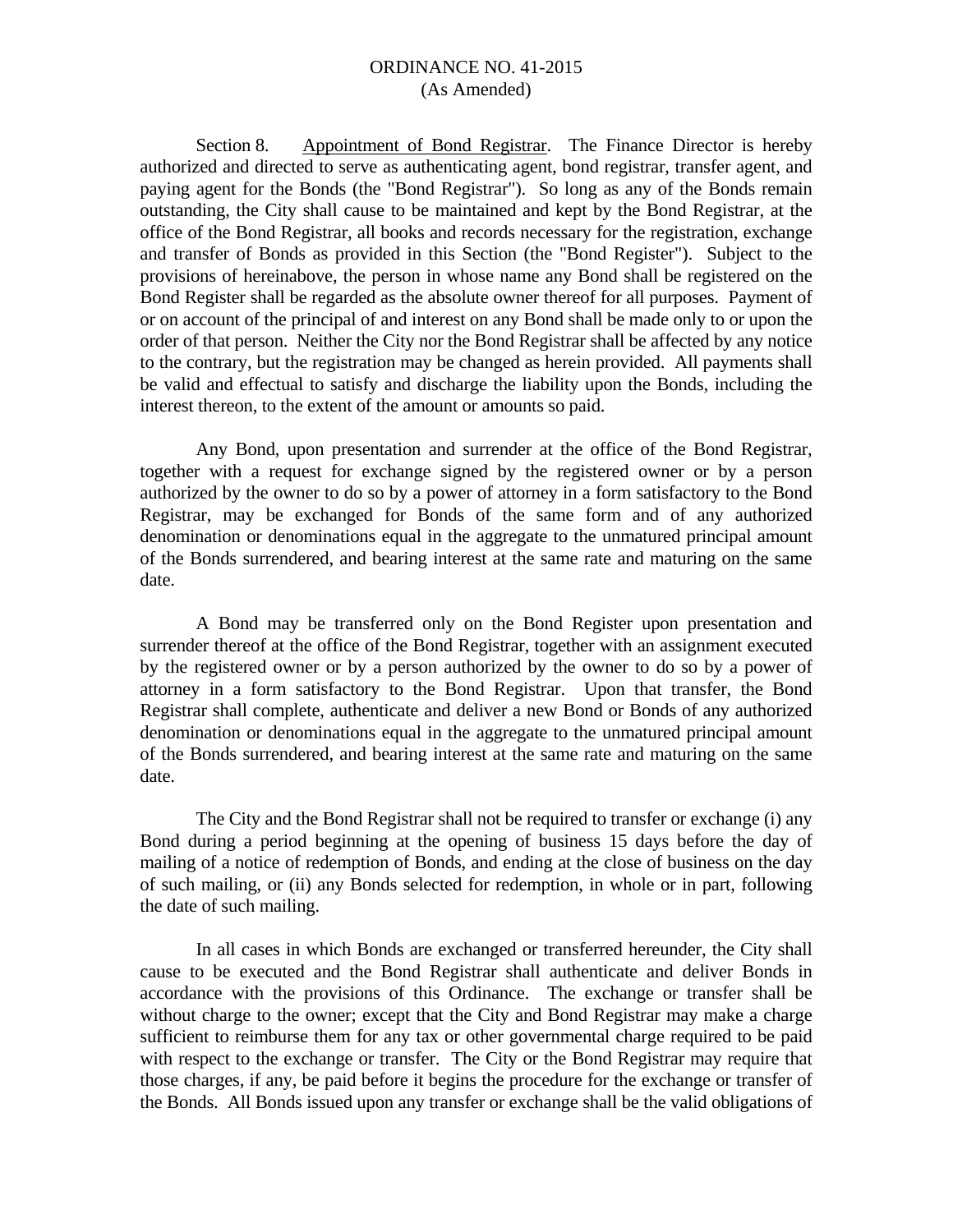the City, evidencing the same debt, and entitled to the same benefits under this Ordinance, as the Bonds surrendered upon that transfer or exchange.

Section 9. Debt Service Levy. There shall be and is hereby levied annually on all the taxable property in the City, in addition to all other taxes and within the ten mill limitation, a direct tax (the "Debt Service Levy") for each year during which any of the Bonds are outstanding, for the purpose of providing, and in an amount which is sufficient to provide, funds to pay interest upon the Bonds as and when the same falls due and to provide a fund for the repayment of the principal of the Bonds at maturity or upon redemption . The Debt Service Levy shall not be less than the interest and sinking fund tax required by Article XII, Section 11 of the Ohio Constitution; provided, however, that in each year to the extent that funds are available from other sources and are lawfully appropriated for the payment of the Bonds, the amount of the Debt Service Levy shall be reduced by the amount of such funds so available and appropriated.

The Debt Service Levy shall be and is hereby ordered computed, certified, levied and extended upon the tax duplicate and collected by the same officers, in the same manner, and at the same time that taxes for general purposes for each of such years are certified, extended and collected. The Debt Service Levy shall be placed before and in preference to all other items and for the full amount thereof. The funds derived from the Debt Service Levy shall be placed in a separate and distinct fund, which shall be irrevocably pledged for the payment of the interest and principal of the Bonds when and as the same falls due.

Section 10. Income Tax Pledge. The City hereby covenants, pursuant to Section 133.05(B)(7), Ohio Revised Code, to appropriate annually from lawfully available municipal income taxes, and to continue to levy and collect municipal income taxes adequate to produce, amounts necessary to meet the debt charges on the Bonds in each year until full payment is made.

Section 11. Purchaser of the Bonds. The Bonds shall be sold at private sale to such purchaser or purchasers as the Finance Director may designate in the Certificate of Fiscal Officer (the "Original Purchaser"), at the purchase price set forth in the Certificate of Fiscal Officer, plus interest accrued to the date of delivery of the Bonds to the Original Purchaser. The Finance Director and the City Manager of the City, or either of them individually, are authorized and directed to execute on behalf of the City a purchase agreement, or such a similar document with the Original Purchaser (collectively, the "Purchase Agreement"), setting forth the conditions under which the Bonds are to be sold and delivered, which Purchase Agreement shall be in such form, not inconsistent with this Ordinance, as the Finance Director shall determine.

Section 12. Escrow Fund; Use of Bond Proceeds; Escrow Agreement. There is hereby created and established, as an account within the Bond Retirement Fund of the City, a trust fund to be designated "City of Worthington, Ohio – 2005 Refunding Bonds Escrow Fund" (the "Escrow Fund") which shall be in the custody of the Escrow Trustee, as hereinafter defined. The proceeds from the sale of the Bonds, except the accrued interest and premium thereon (if any), shall be deposited in the Escrow Fund along with such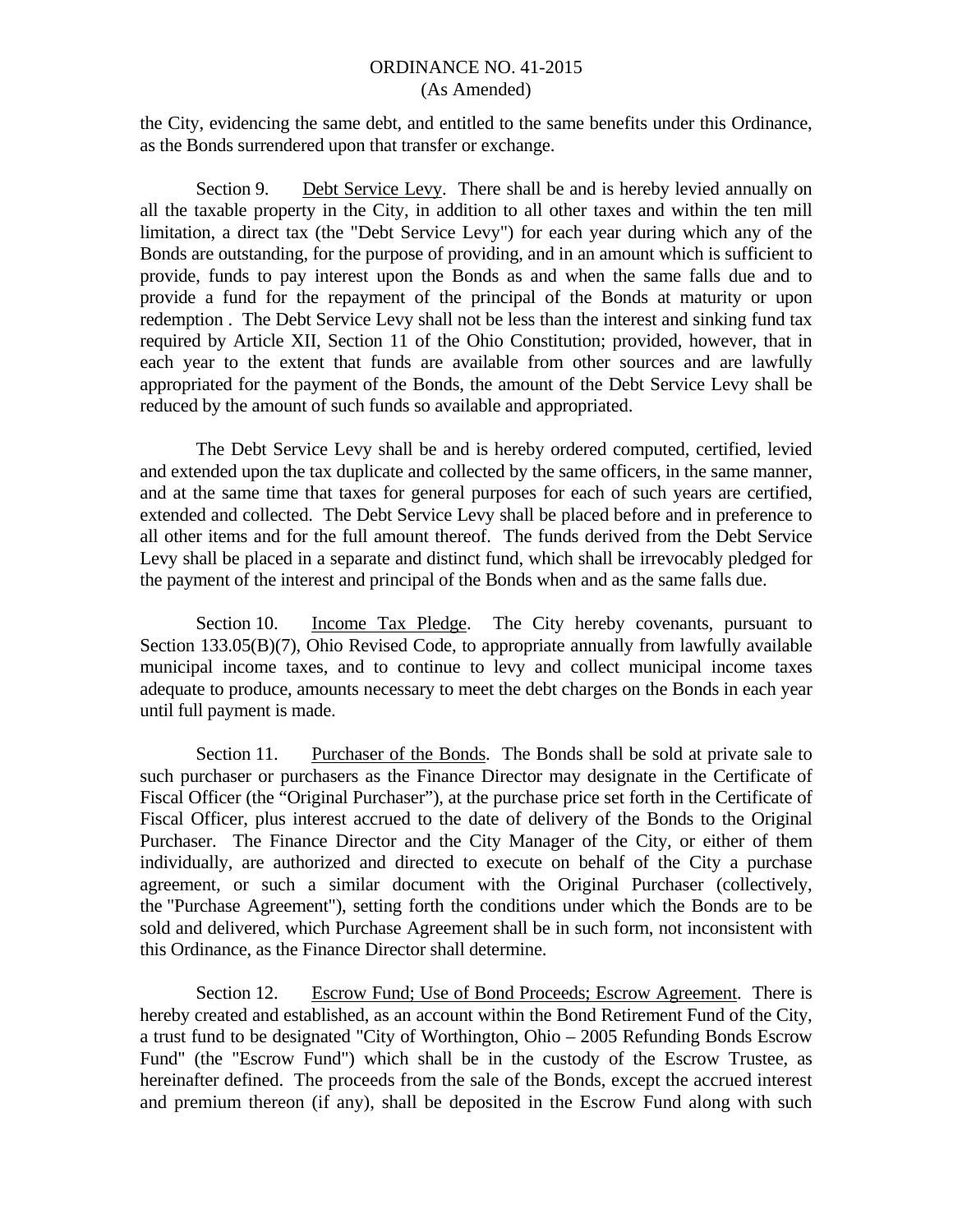funds, if any, as the Finance Director may transfer from the bond retirement fund. Such moneys deposited in the Escrow Fund may be (i) held as cash or (ii) used to purchase direct obligations of or obligations guaranteed as to payment by the United States of America of such maturities and interest payment dates and bearing interest at such rates as will, as certified by such independent public accounting firm as shall be acceptable to the Finance Director and the Original Purchaser without further investment or reinvestment of either the principal amount thereof or the interest earnings therefrom, be sufficient to pay the interest on, and the redemption price (including any redemption premium) of, the Refunded Bonds on the earliest optional redemption date for the Refunded Bonds. The Finance Director is also authorized, if necessary or desirable to facilitate the refunding of the Refunded Bonds, to engage a consultant to verify the sufficiency of the cash or other obligations held in the Escrow Fund to refund the Refunded Bonds on such redemption date.

Any accrued interest received from the sale of the Bonds shall be transferred to the bond retirement fund to be applied to the payment of the principal of and interest on the Bonds, or other obligations of the City, as permitted by law. Any premium received from the sale of the Bonds may be used to pay the financing costs of the Bonds within the meaning of Ohio Revised Code Section 133.01(K) or be deposited into the bond retirement fund, including the Escrow Fund contained therein, in the manner provided by law.

The Finance Director is hereby authorized to execute on behalf of the City an Escrow Agreement (the "Escrow Agreement") with a bank or trust company to be selected by the Finance Director (the "Escrow Trustee"), setting forth the terms by which the Escrow Fund shall be held and disbursed, if the Finance Director determines that an Escrow Agreement is necessary or beneficial to facilitate the refunding of the Refunded Bonds. Such an Escrow Agreement shall be in such form, not inconsistent with this Ordinance, as the Finance Director shall determine.

Section 13. Federal Tax Law Compliance. The City hereby covenants that it shall comply with the requirements of all existing and future laws which must be satisfied in order that interest on the Bonds is and will continue to be excluded from gross income for federal income tax purposes, including without limitation restrictions on the use of the property financed with the proceeds of the Bonds so that the Bonds will not constitute "private activity bonds" within the meaning of Section 141 of the Internal Revenue Code of 1986, as amended (the "Code"). The City further covenants that it shall restrict the use of the proceeds of the Bonds in such manner and to such extent, if any, as may be necessary, after taking into account reasonable expectations at the time the Bonds are issued, so that they will not constitute arbitrage bonds under Section 148 of the Code and the regulations prescribed thereunder (the "Regulations").

 The Finance Director, or any other officer, including the City Manager, is hereby authorized and directed (a) to make or effect any election, selection, designation, choice, consent, approval or waiver on behalf of the City with respect to the Bonds as permitted or required to be made or given under the federal income tax laws, for the purpose of assuring, enhancing or protecting favorable tax treatment or the status of the Bonds or interest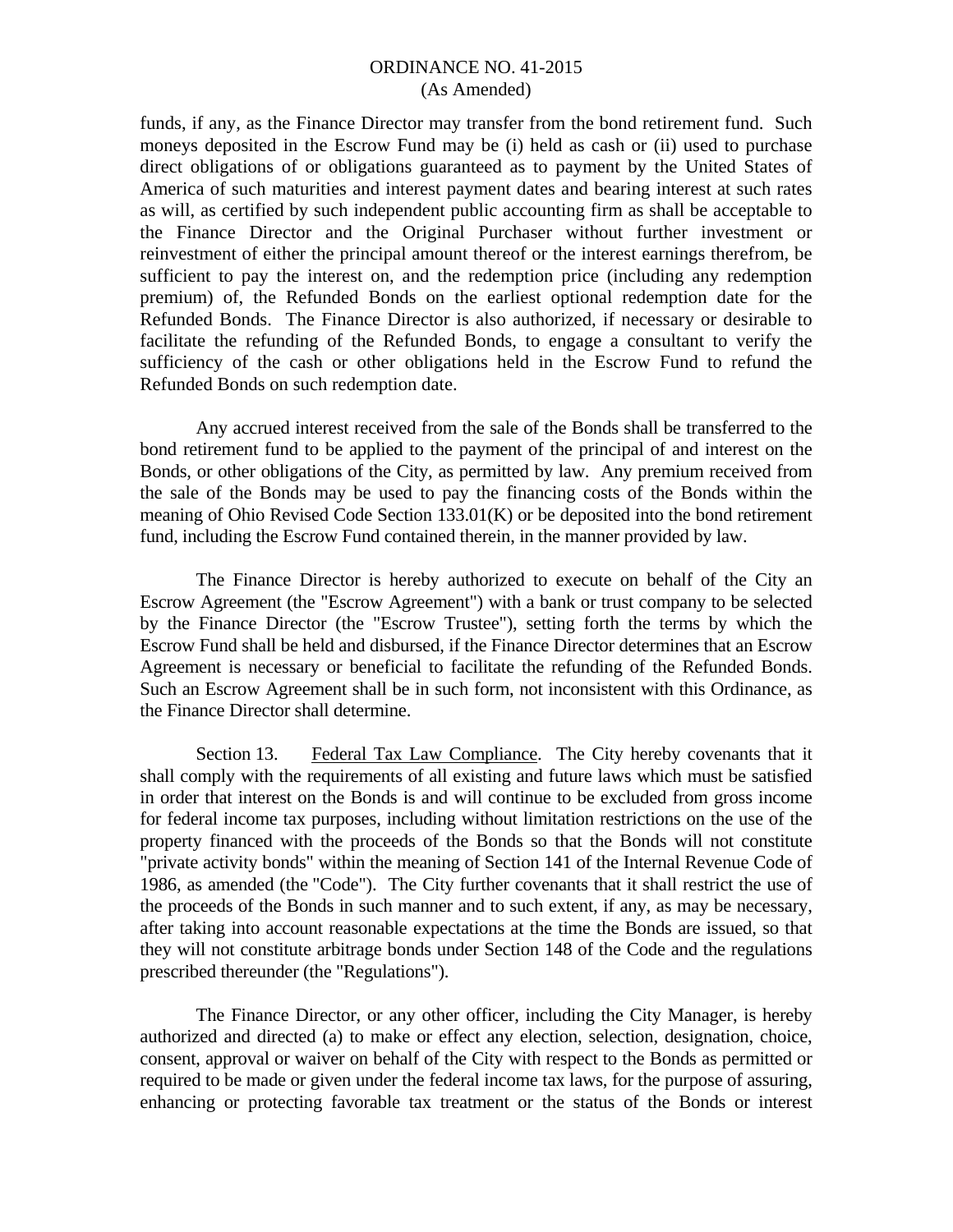thereon or assisting compliance with requirements for that purpose, reducing the burden or expense of such compliance, reducing any rebate amount or any payment of penalties, or making any payments of special amounts in lieu of making computations to determine, or paying, any excess earnings as rebate, or obviating those amounts or payments, as determined by the Finance Director, which action shall be in writing and signed by the Finance Director, or any other officer, including the City Manager, on behalf of the City; (b) to take any and all actions, make or obtain calculations, and make or give reports, covenants and certifications of and on behalf of the City, as may be appropriate to assure the exclusion of interest from gross income and the intended tax status of the Bonds; and (c) to give an appropriate certificate on behalf of the City, for inclusion in the transcript of proceedings, setting forth the facts, estimates and circumstances, and reasonable expectations of the City pertaining to Section 148 and the Regulations, and the representations, warranties and covenants of the City regarding compliance by the City with Sections 141 through 150 of the Code and the Regulations.

 The Finance Director shall keep and maintain adequate records pertaining to investment of all proceeds of the Bonds sufficient to permit, to the maximum extent possible and presently foreseeable, the City to comply with any federal law or regulation now or hereafter having applicability to the Bonds which limits the amount of bond proceeds which may be invested on an unrestricted yield or requires the City to rebate arbitrage profits to the United States Department of the Treasury. The Finance Director is hereby authorized and directed to file such reports with, and rebate arbitrage profits to, the United States Department of the Treasury, to the extent that any federal law or regulation having applicability to the Bonds requires any such reports or rebates.

Section 14. Placement Agent. The Finance Director, on behalf of this Council, is hereby authorized to appoint KeyBanc Capital Markets, Inc. to serve as placement agent for the Bonds. The fees to be paid to such firm shall be subject to review and approval of the Finance Director, shall not exceed the fees customarily charged for such services, and shall be paid upon closing of the financing from proceeds of the Bonds.

Section 15. Transcript of Proceedings. Execution of Additional Documents. The officer having charge of the minutes of the Council and any other officers of the Council, or any of them individually, are hereby authorized and directed to prepare and certify a true transcript of proceedings pertaining to the Bonds and to furnish a copy of such transcript to the Original Purchaser. Such transcript shall include certified copies of all proceedings and records of the Council relating to the power and authority of the City to issue the Bonds and certificates as to matters within their knowledge or as shown by the books and records under their custody and control, including but not limited to a general certificate of the Finance Director and a no-litigation certificate of the City Manager and the Finance Director, and such certified copies and certificates shall be deemed representations of the City as to the facts stated therein.

The Finance Director is hereby authorized and directed to take such action and to execute and deliver, on behalf of this Council, such additional instruments, agreements, certificates, and other documents as may be in their discretion necessary or appropriate in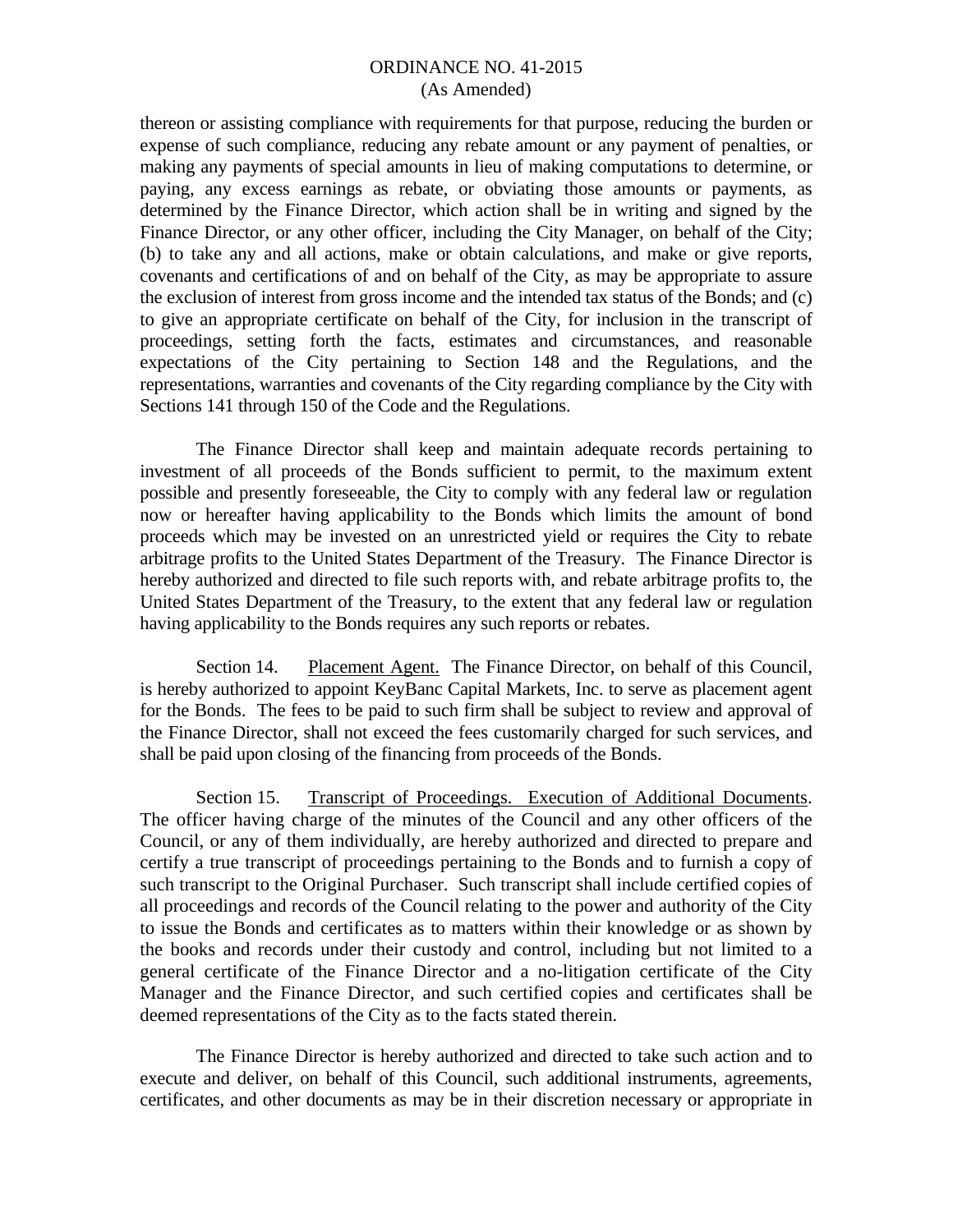order to carry out the intent of this Ordinance. Such documents shall be in the form not substantially inconsistent with the terms of this Ordinance, as they in their discretion shall deem necessary or appropriate.

Section 16. Satisfaction of Conditions for Issuance. It is hereby found and determined that all acts, conditions and things necessary to be done precedent to and in the issuing of the Bonds in order to make them legal, valid and binding obligations of the City have happened, been done and been performed in regular and due form as required by law; that the faith, credit and revenue of the City are hereby irrevocably pledged for the prompt payment of the principal and interest thereof at maturity; and that no limitation of indebtedness or taxation, either statutory or constitutional, has been exceeded in issuing the Bonds.

Section 17. Compliance with Open Meeting Requirements. It is hereby found and determined that all formal actions of this Council concerning and relating to the adoption of this Ordinance were adopted in an open meeting of this Council, and that all deliberations of this Council and of any of its committees that resulted in such formal action, were in meetings open to the public, in compliance with all legal requirements including Section 121.22 of the Ohio Revised Code.

Section 18. Filing of Note Ordinance. The Clerk of Council is hereby directed to forward a certified copy of this Ordinance to the County Auditor of Franklin County, Ohio.